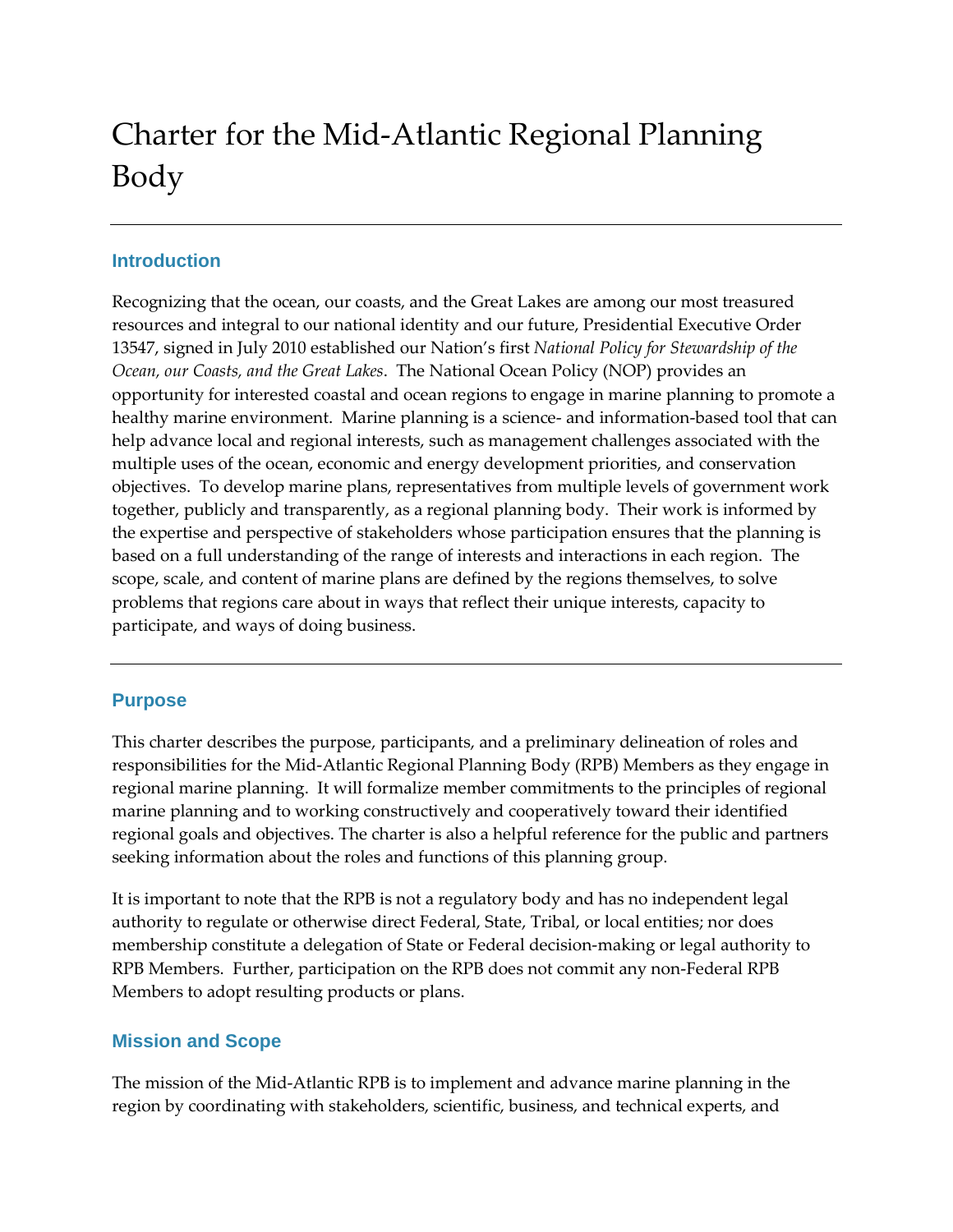members of the public to identify and address issues of importance to regional marine planning activities that affect the states of Delaware, Maryland, New Jersey, New York, Pennsylvania, and Virginia, and adjacent navigable waters of the United States. The RPB will agree on a manageable geographic scope consistent with a set of regional goals and will establish measurable objectives that provide clear direction, desired outcomes, and timeframes for completion. The RPB will also develop a regional work plan that describes an agreed upon strategy for pursuing regional marine planning and delivering products. Through a Regional Ocean Assessment focused on ocean resources and uses, and a Regional Capacity Assessment focused on human resources and governmental authorities, the RPB will identify existing activities and expertise that should be the starting point for subsequent planning efforts in the region. This work should be leveraged and expanded to advance a regional approach while not duplicating or hindering existing efforts.

The RPB will consult subject matter experts and those with traditional knowledge of or expertise in coastal and marine sciences and other relevant disciplines to ensure that regional marine planning is based on sound science and the best available data and information. The RPB will also ensure frequent and regular engagement of partners and the public throughout the process, including development, adoption, implementation, evaluation, and adaptive management phases of its work. The RPB commits to using the best available data in planning and also commits to developing an iterative, adaptive process to ensure that all RPB products remain living documents.

This charter reflects an agreement for planning and coordination purposes and is not binding on the members. Members agree that the commitments contained in this charter are not enforceable and do not create financial or legal obligations or affect existing rights beyond those created by existing Federal or State statute or regulation.

## **Relationship with Existing Authorities**

The RPB is not a regulatory body and has no independent legal authority to regulate or otherwise direct Federal, State, Tribal entities, local governments, or the Mid-Atlantic Fishery Management Council (MAFMC). Agencies involved in this effort respectively administer a range of statutes, regulations, and authorized programs that provide a basis to implement regional marine planning. The process and non-binding decision-making for regional marine planning will be carried out consistent with and under the authority of these existing statutes, regulations and authorized programs.

While regional marine planning cannot supersede existing laws and agency authorities, it is intended to provide a framework for application of existing laws and authorities. Marine planning is intended to guide and align federal and State agency legal authority and decisionmaking, and agencies will adhere to the plan and/or other products to the extent possible, consistent with their existing authorities.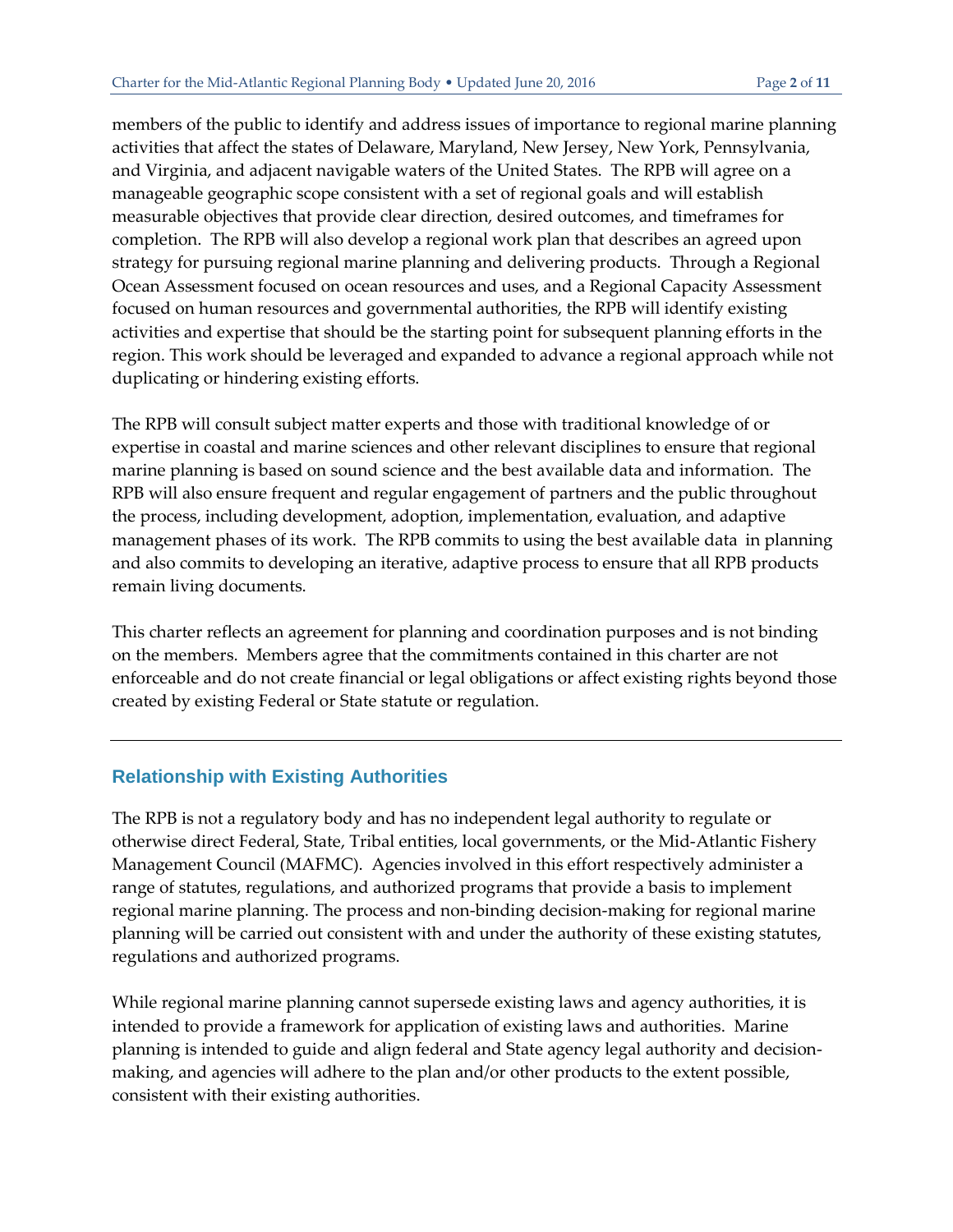## **RPB Members and Roles**

The RPB is committed to working together to help ensure healthy ocean and coastal resources and encourage sustainable use in order to promote the well-being, prosperity and security of present and future generations. The membership of the Mid-Atlantic RPB includes representatives from Federal, State, and Tribal authorities relevant to marine planning for the region, and the MAFMC. Federal, State, and Tribal authorities in the region will determine their own representation, identifying representatives that have professional responsibilities related to the use and management of ocean and coastal resources.

RPB member agencies will provide data, resources, and tools that may be applicable to regional planning challenges and help identify respective State legal authorities relevant to their participation. They will also work to ensure coordination of federal agency actions in support of Mid-Atlantic ocean planning goals and objectives.

## **RPB Member Commitments**

RPB member agencies commit to participating in Mid-Atlantic regional marine planning to the extent practicable and consistent with their existing duties and authorities. RPB member agencies agree to participate in the development of a process to create and implement regional marine planning products and build a framework for improved coordination. This cooperative regional approach will foster collaboration, encourage sharing of information and best practices, help advance mutually agreed upon goals and objectives, and make more effective use of limited resources by focusing those resources on the highest regional priorities and reducing duplication of effort. Specifically, RPB member representatives or alternates will commit in good faith to:

- Fulfill the role of representing their agency, Governors, or tribe on the RPB
- Participate in and attend RPB meetings, or ensure a proxy represents their interests
- Engage in a cooperative, open, and transparent process
- Participate in the development of a process, timeline, goals, and work plan
- Incorporate the NOP goals, principles, and objectives into the planning process as outlined in the National Ocean Council's Marine Planning Handbook
- Consider providing additional support (e.g., technical assistance, data, and information) to ensure RPB functions can be fulfilled.

## **State Members**

State representatives will represent their respective State interests, mandates, and goals in the overall regional planning process. The State RPB representative is typically an elected official, or the elected official's designated employee with the authority to act on his or her behalf on RPB matters.Each State Governor retains the authority to designate up to two representatives to serve as official representatives on the RPB from each Mid-Atlantic state.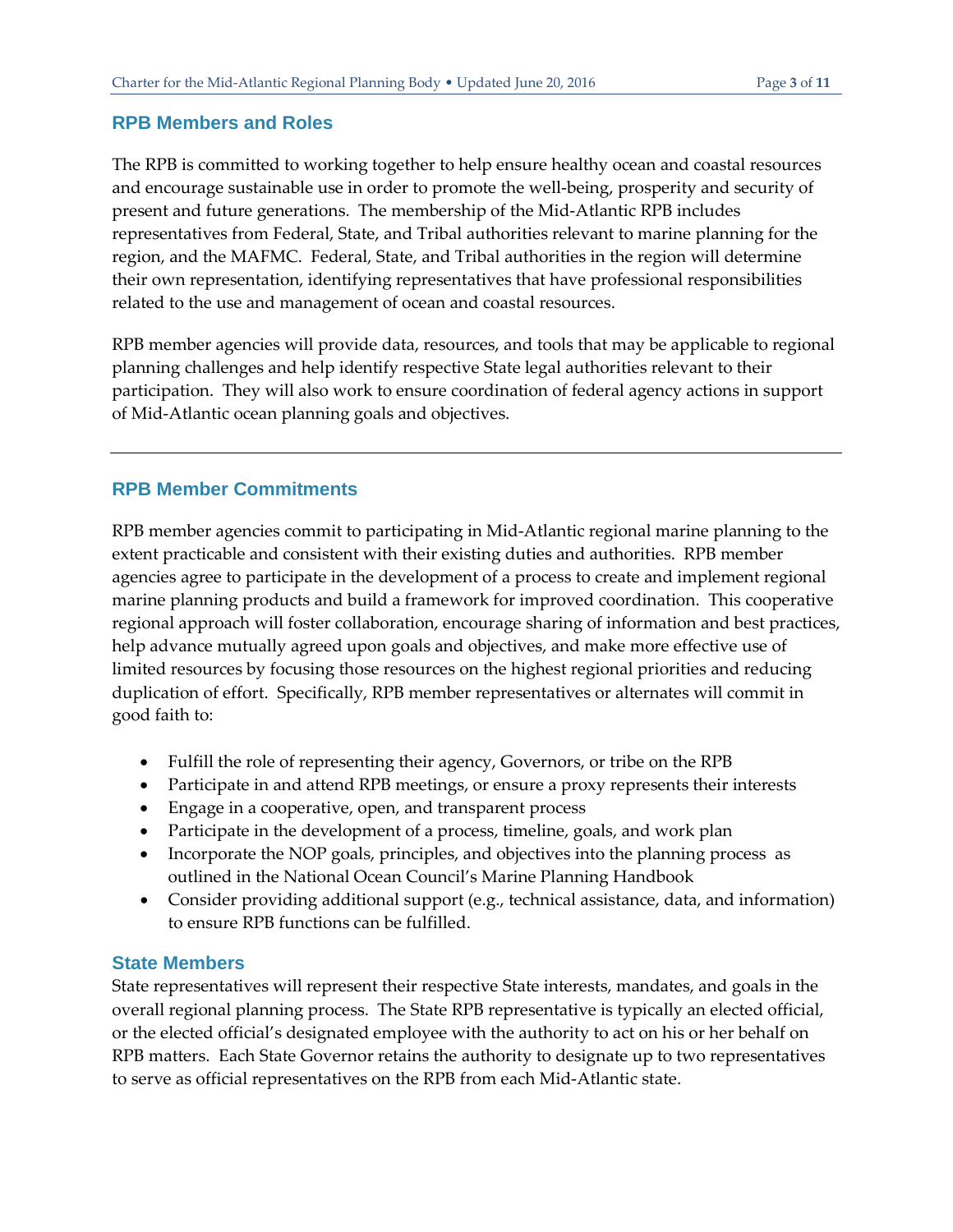States within the Mid-Atlantic region are:

- State of Delaware
- State of Maryland
- State of New Jersey
- State of New York
- Commonwealth of Pennsylvania
- Commonwealth of Virginia

The State RPB representative may identify a government official authorized by the RPB representative to act on his or her behalf, to serve as an alternate during RPB deliberations. The State RPB representative may also identify individuals to serve on working groups and support the RPB, as needed. Each State shall submit the names of their official representatives, alternates, and other workgroup representatives to the RPB co-leads.

## **Tribal Members**

The National Ocean Policy explicitly recognizes the importance of enhanced coordination with federally-recognized tribal governments, specifically as it pertains to preservation of the Nation's heritage, including historical and cultural values. As participants in the regional planning process, tribes will be called upon to share their traditional knowledge and natural resource management expertise. Through this collaboration, tribes can help all participants better understand treaty rights, traditional knowledge of marine ecosystems, and tribal scientific capacity.

The RPB structure acknowledges the sovereign status of Mid-Atlantic federally-recognized American Indian Tribal Governments and recognizes the principle of government-togovernment consultation. Each federally-recognized tribe is invited to have its own seat on the RPB and represent their respective tribal interests and goals in the regional marine planning process. Tribal representatives must be an elected or duly appointed tribal official, or the tribal official's designated employee with the authority to draw on other tribal expertise and act on the tribe's behalf on RPB matters. The participation of federally recognized tribes as members of the regional planning body does not supplant the obligation of the Federal Government (or in this case, the Federal Agency members of the regional planning body) to conduct governmentto-government consultation with potentially affected federally recognized tribes.

Interest has been expressed by the following federally-recognized tribes:

- Shinnecock Indian Nation
- Pamunkey Indian Tribe<sup>[1](#page-3-0)</sup>

 $\overline{a}$ 

<span id="page-3-0"></span><sup>&</sup>lt;sup>1</sup> The Pamunkey Indian Tribe were added to this Charter on June 20, 2016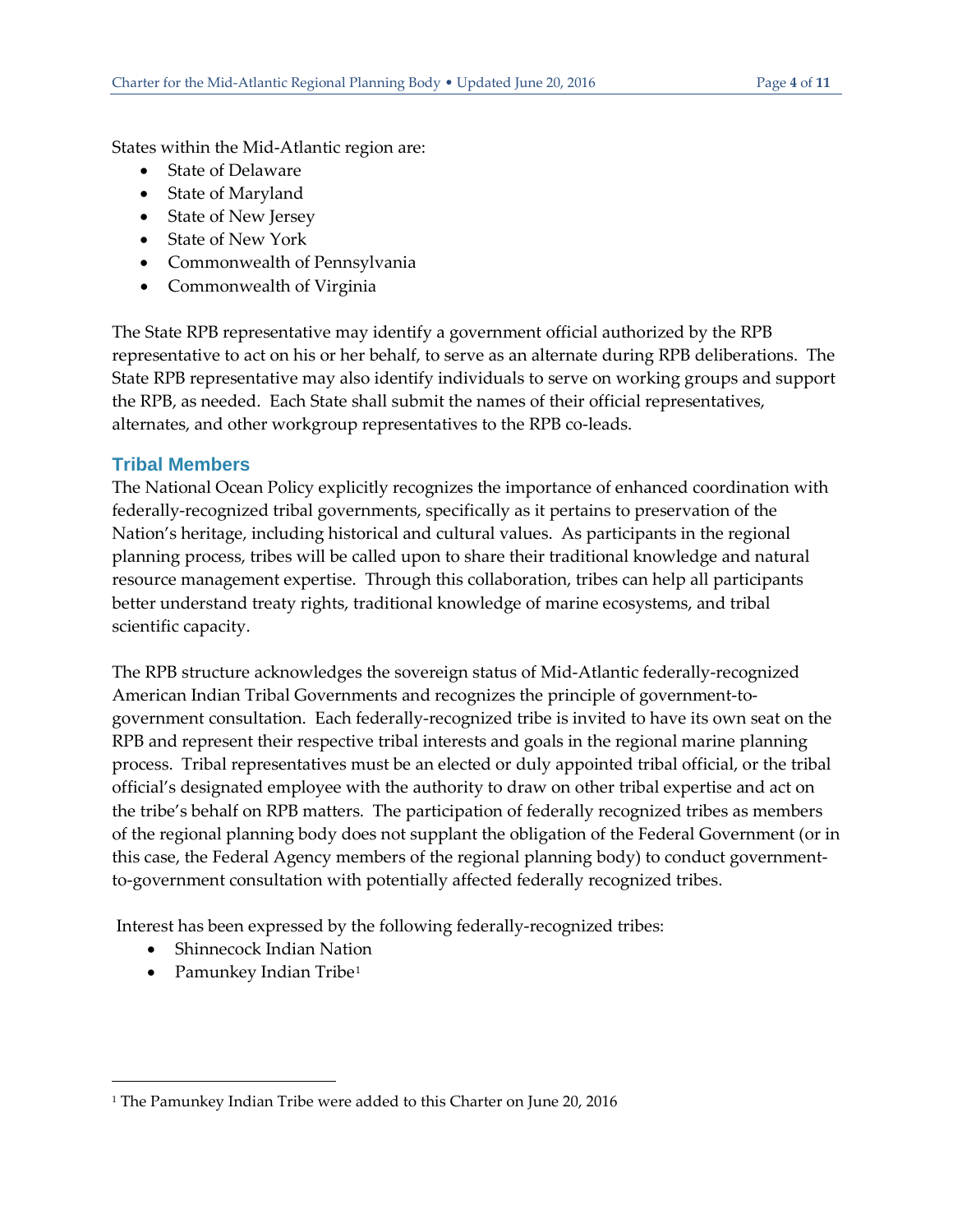## **Federal Members**

Federal agencies will identify one representative to serve as their agency's official representative to the RPB. Federal members are subject-matter experts with sufficient seniority and expertise to enable them to represent their agencies on the RPB. While it is recognized and agreed by all signatories to this charter that Federal representatives do not have authority to direct all relevant actions in their respective agencies, they will be responsible for encouraging regional consistency with national programs and activities. As the RPB gets more specific with the development of its work plan, it is expected that Federal members will bring the full capacity of their agencies to the initiative by involving additional appropriate Federal colleagues with relevant expertise.

Federal members include:

- Department of Agriculture
- Department of Commerce
- Department of Defense
- Department of Energy
- Department of Homeland Security
- Department of the Interior
- Department of Transportation
- Environmental Protection Agency
- Joint Chiefs of Staff

The Federal RPB representative may identify a government official authorized by the RPB representative to act on his or her behalf, to serve as an alternate during RPB deliberations. The Federal RPB representative may also identify individuals to serve on working groups and support the RPB, as needed. Each participating Federal agency shall submit the names of their official representatives, alternates, and other workgroup representatives to the RPB co-leads.

## **Mid-Atlantic Fishery Management Council Member**

Membership of one MAFMC representative on the RPB provides a formal mechanism to consider fishery related issues, which is important given the Council's unique statutory responsibilities under the Magnuson-Stevens Fishery Conservation and Management Act. The MAFMC member will have specific knowledge of fishery marine resources and management in Mid-Atlantic waters. Officials identified by the MAFMC to serve as RPB members shall represent the fishery management council in his/her capacity as Federal, State, Tribal, or local government officials.

## **Ex-Officio Members**

The role of ex-officio members is to participate in discussions, share perspectives, and offer expertise, but an ex-officio member cannot participate in RPB marine spatial planning decisions. Given that activities in the Mid-Atlantic planning area may affect other regions and vice-versa, ex-officio memberships may be extended by letter of invitation to representatives from adjacent states. It is desirable that State members from adjacent regional planning bodies also sit on the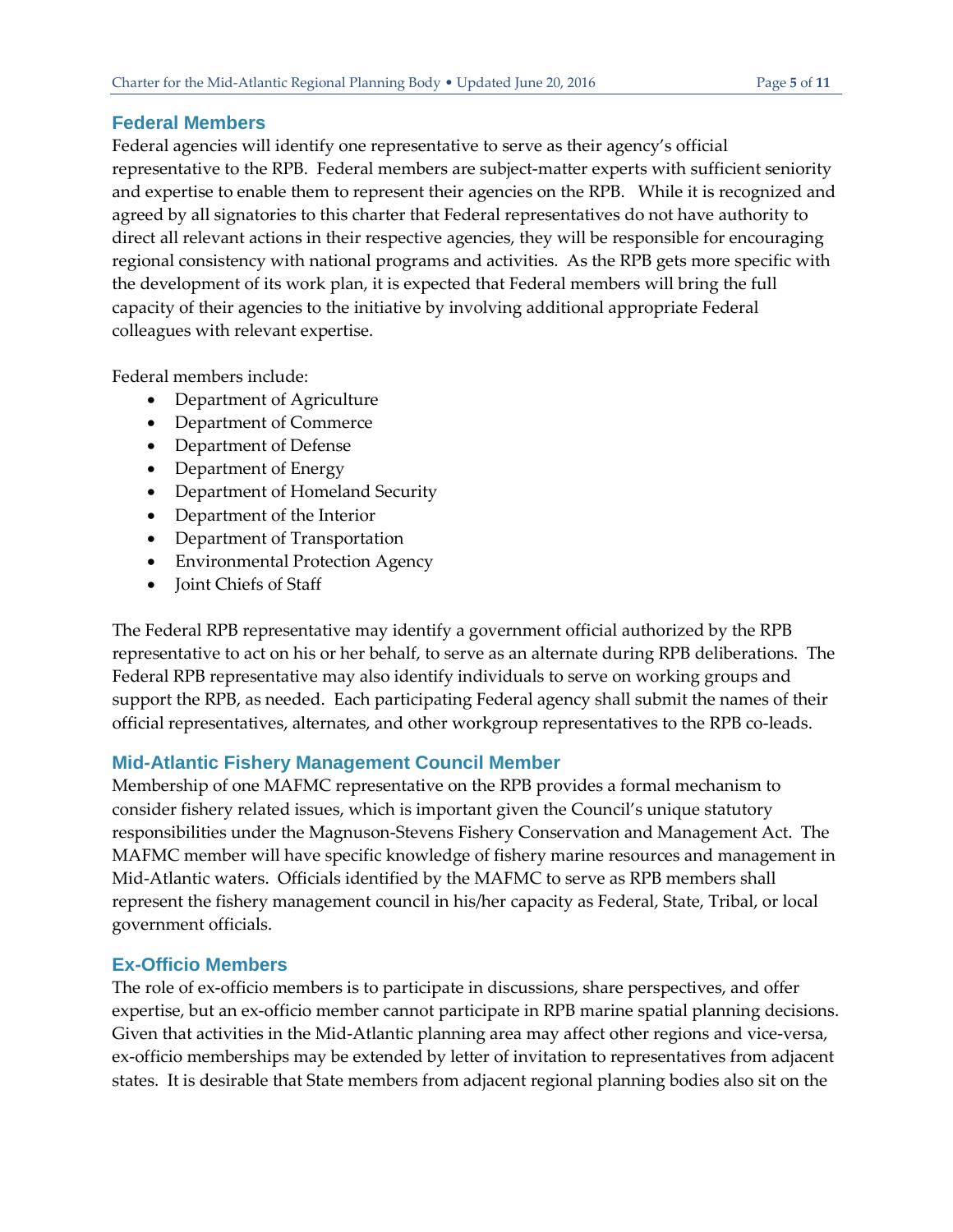Mid-Atlantic regional planning body as ex-officio members to help integrate and enhance consistency across regional marine planning efforts. The RPB may also extend ex-officio status to additional Federal agencies (e.g., the U.S. Army Corps of Engineers and the Federal Energy Regulatory Commission) and federally-recognized tribes with interests in the Mid-Atlantic.

## **Local Government Participation**

The RPB will provide mechanisms for meaningful local government input into the regional marine planning process through coordination with its state and tribal RPB members. State and tribal members will work with existing local entities to identify issues and communicate ideas back to the full RPB by establishing new forms of two-way communication or using existing consultative bodies that include but are not limited to local authorities. This approach recognizes that mechanisms for participation may evolve through time as local representatives are further engaged in the regional marine planning effort.

## **RPB Procedural Construct**

The basic procedural elements for how the RPB will conduct business, make decisions on marine spatial planning, and dispute resolution are identified below:

## **The Executive Secretariat**

The Mid-Atlantic RPB includes Federal, State, and Tribal representatives. The RPB has three coleads: Federal, State, and Tribal. Federal, State and Tribal RPB members will select their respective co-leads independently. The three co-leads form the Executive Secretariat. These co-leads do not determine the focus of regional planning work; instead, their shared role is to facilitate and guide the regional planning process.

Co-leadership will be rotational and based on a two-year term. The State and Tribal co-leads have no financial obligation to support the operations of the RPB. The Federal co-lead provides the staffing and resources necessary to administer its role, to the extent resources allow.

In consultation with RPB members, co-leads may consider and decide how to fulfill the following roles and responsibilities:

- Guide, facilitate, and provide professional capacity to support timely regional work;
- Perform Executive Secretariat functions for the RPB, such as calling meetings, developing meeting agendas, taking and distributing meeting minutes, record keeping, communicating with the National Ocean Council, and performing other administrative duties, as appropriate and necessary;
- Communicate, coordinate, and when practical, collaborate with existing regional bodies such as the Mid-Atlantic Regional Council on the Oceans (MARCO), Mid-Atlantic Regional Association for Coastal Ocean Observing Systems, and others;
- Coordinate with the RPB members to establish working groups;
- Promote collaboration among RPB members and seek consensus;
- Coordinate public outreach and stakeholder engagement; and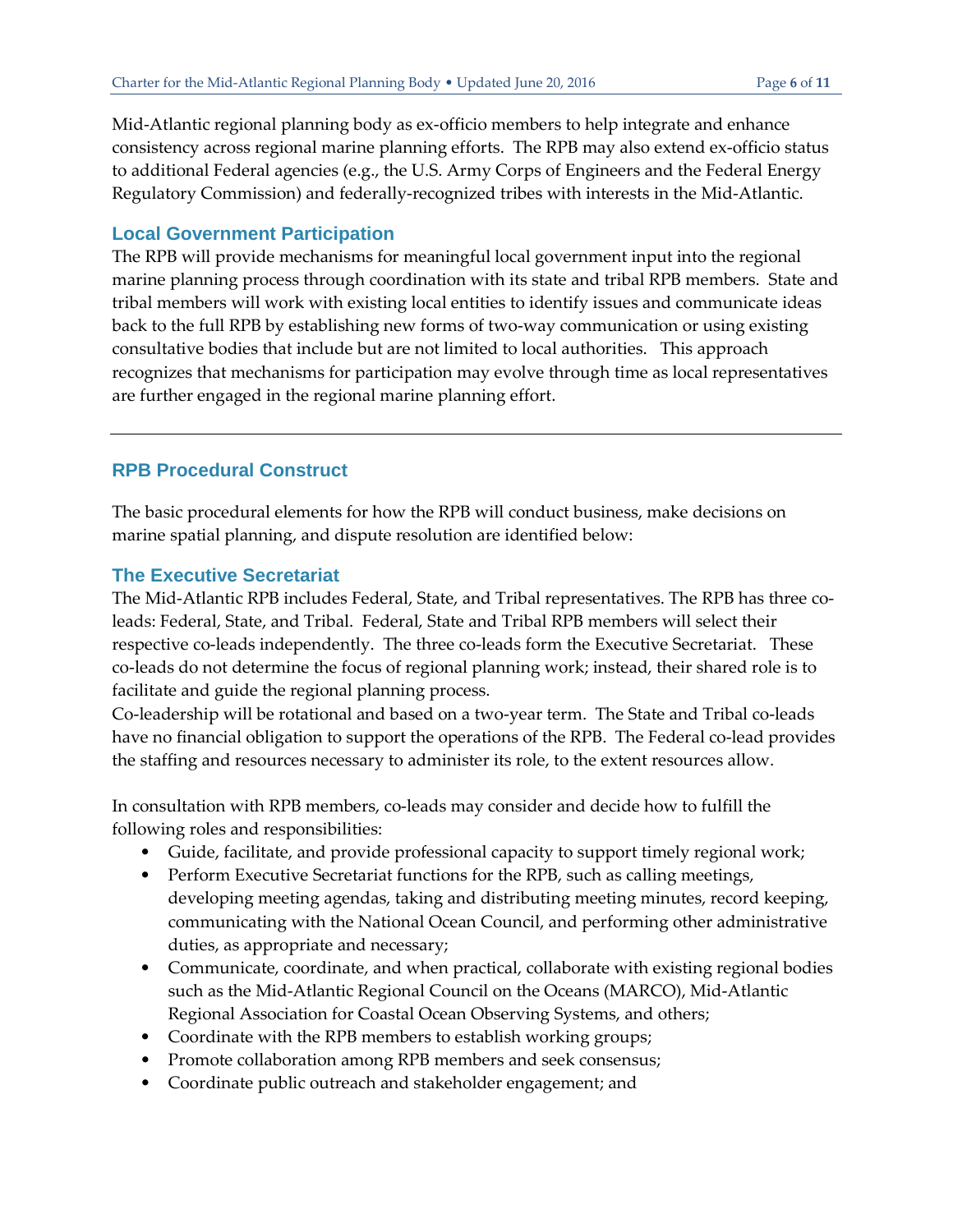• Facilitate development of a series of marine planning products as determined by the RPB.

## **Conduct of Business**

The RPB will meet at the call of the Executive Secretariat in person, by phone, or other electronic means. The Executive Secretariat shall seek input on meeting agenda topics from its members. The RPB will establish procedures, based on a consensus approach, to share information, to consider and address new issues, regularly report out findings or progress made at regular meetings, and receive public comment throughout the process.

## **Decision-Making**

Regional planning bodies may make decisions on marine spatial planning. Decisions of the regional planning body are not made by vote, but through discussion and agreement—general consensus—among the members. General consensus means the absence of express disagreement by member representatives, but does not require unanimous support, but instead has the support of each RPB member representative to agree to move forward with the decision. This approach ensures that all members of the regional planning body have an equal voice in RPB decision-making to guide the process of marine spatial planning.

## **Administrative Provisions**

By signing this charter, RPB members agree to participate in the Mid-Atlantic regional marine planning process to the extent practicable and consistent with their existing authorities.

- 1. Each signature by an RPB member representative is provided on behalf of the authority their membership represents. This charter shall take effect on the date of the last approving signature.
- 2. The aspiration of the RPB members to achieve certain goals and outcomes does not impose any burdens or obligations on the current or future human or financial resources of the individual signatories.
- 3. The RPB members may modify this charter by developing and agreeing to a written amendment.
- 4. A new charter is not required when an RPB member representative is replaced. The new representative will be required to sign this document.
- 5. Following the original execution of this charter, a Federal agency, State, Tribe, or any other authority, identified through the National Ocean Council (NOC) guidance may join the RPB as member. The added RPB member representative will be required to sign this charter.

A non-Federal member may withdraw from the RPB by providing written notice to the RPB coleads. A Federal RPB member may withdraw from the RPB by providing notice to the Federal member co-lead, and subsequent concurrence by the NOC.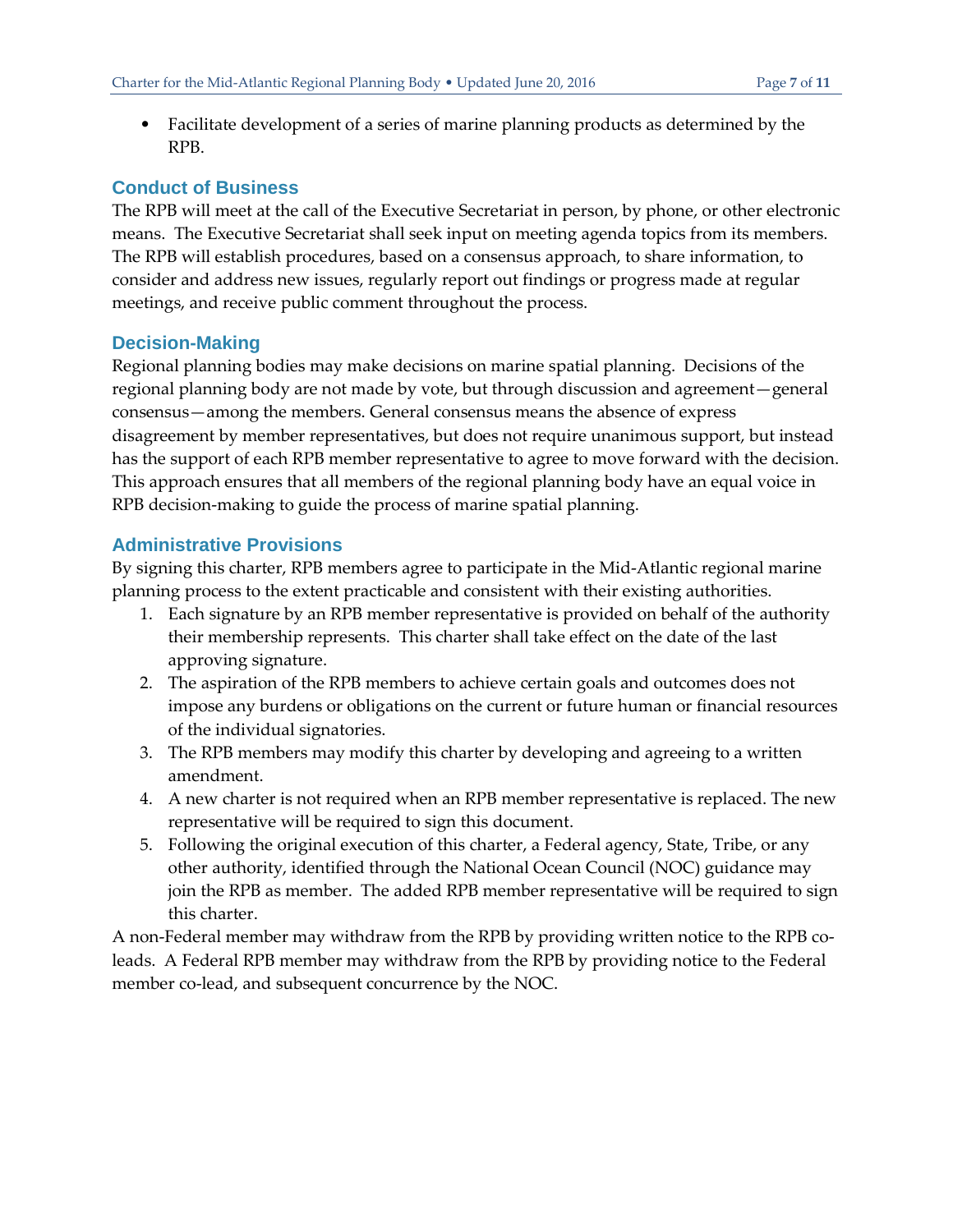#### **Signatories**

**Mid-Atlantic States** 

#### **State of Delaware**

John M. Clal

John Clark Program Administrator, Fisheries Section, Division of Fish and Wildlife

#### **State of Maryland**

Sand IV. Cookse

Sarah Cooksey Administrator, Coastal Programs

tetterre nu

Catherine McCall Director, Coastal and Marine Assessment Division, Department of Natural Resources

#### **State of New Jersey**

Wirmin Hopher

Virginia Kopkash Assistant Commissioner, Land Use Management, Department of Environmental Protection

#### **State of New York**

Marton

Joseph Martens Commissioner, Department of Environmental Conservation

Georgane Schultz

Gwynne Schultz (State RPB Co-Lead) Senior Coastal and Ocean Policy Advisor, Department of Natural Resources

Hass

David Glass Deputy Commissioner, Department of Environmental Protection

Cesar & Centre

Cesar Perales Secretary of State, Department of State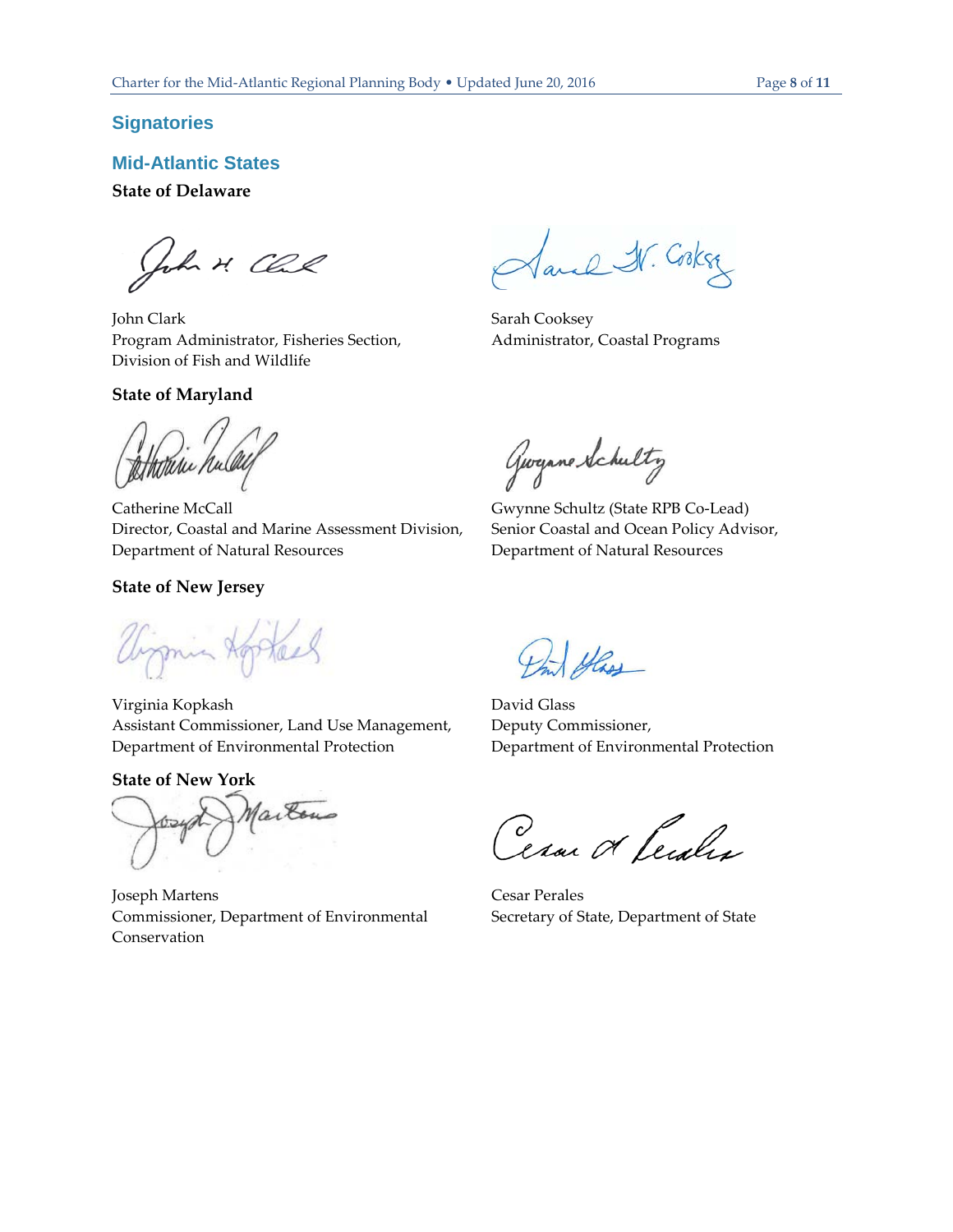**State of Pennsylvania**

Kelly Heffner Deputy Secretary for Water Management, Department of Environmental Protection

#### **Commonwealth of Virginia**

drollydand

Molly Joseph Ward Secretary of Natural Resources

## **Federally Recognized Tribes**

Eugene Euffect , Sache M

Eugene E. Cuffee II, Sachem Council of Trustees

## **Mid-Atlantic Fishery Management Council**

Futur

Michael Luisi Member; Director of the Estuarine and Marine Fisheries Division, Maryland

Andrew Zemba Director, Interstate Waters Office, Department of Environmental Protection

**Shinnecock Indian Nation Pamunkey Indian Tribe**

VL

Robert Gray Chief, Pamunkey Indian Tribe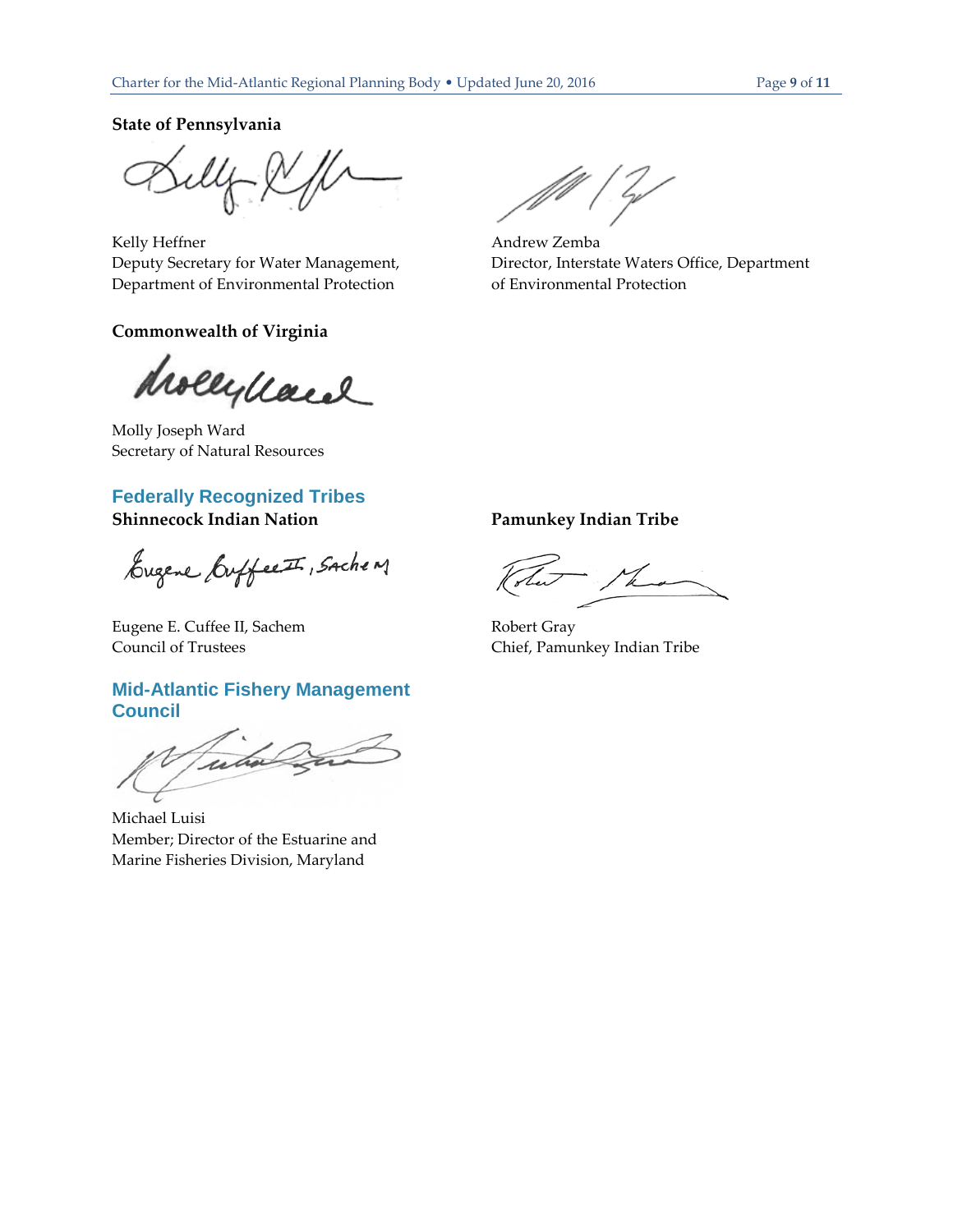## **Federal Agencies Department of Agriculture**

Jon Z Yoll

Jon F. Hall Maryland State Conservationist, Natural Resources Conservation Service

#### **Department of Commerce**

Kevin Chu Assistant Regional Administrator, National Marine Fisheries Service, National Oceanic and Atmospheric Administration

#### **Department of Defense**

four

Michael Jones Director, Environmental Planning & Conservation EV2, Commander, Navy Region Mid-Atlantic, U.S. Navy

#### **Department of Energy**

Patrick Gilman Wind Energy Deployment Manager, Wind and Water Power Technologies Office